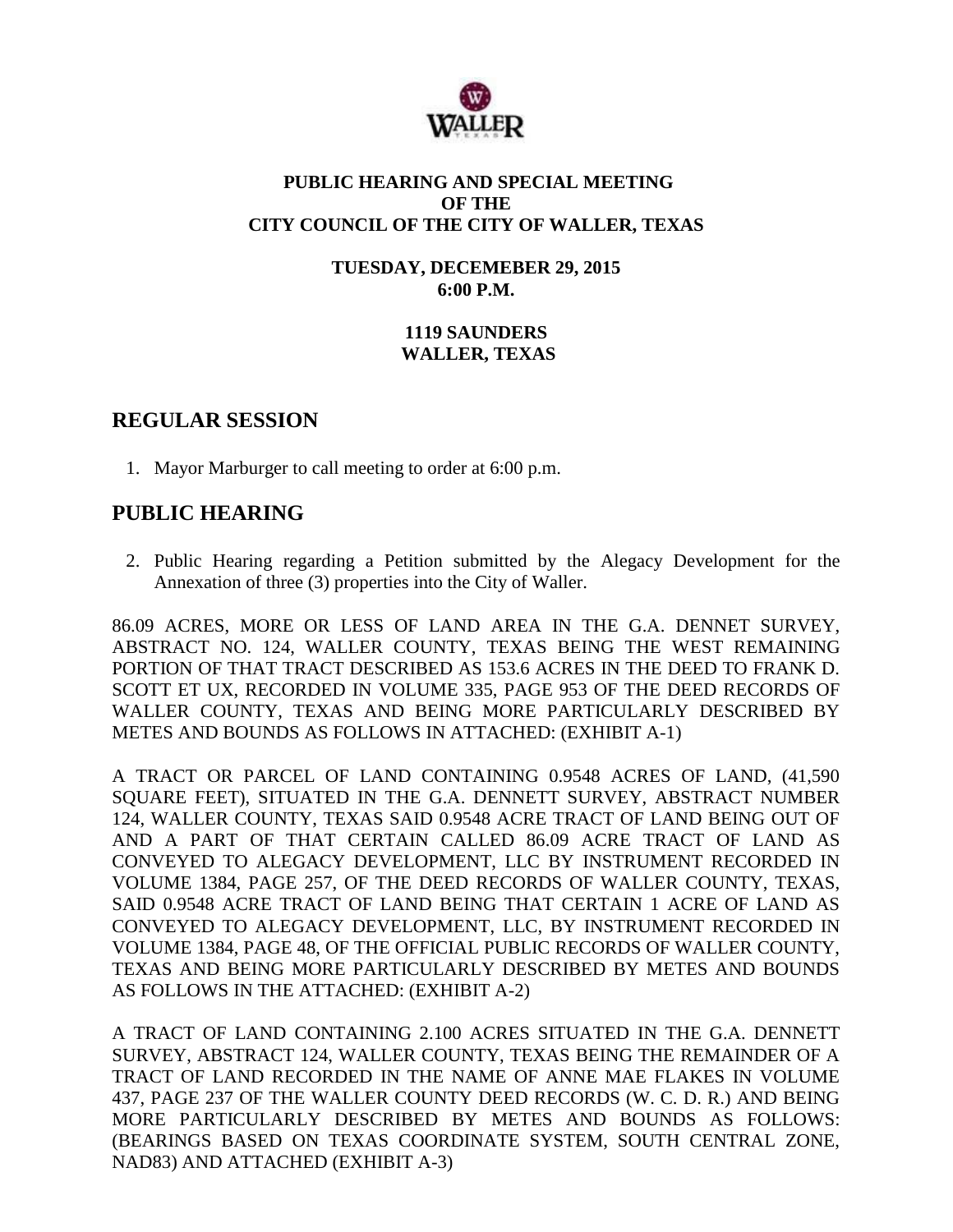#### **REGULAR ITEMS**

- 3. Discussion and possible action regarding **Ordinance # 487**, granting the Petition for Annexation filed by Alegacy Development LLC; providing for the extension of certain boundary limits of the City of Waller, Texas to include annexation of rightof-way being that approximately 69.20 acres of land out of the right of way of U.S. Highway 290; annexation of 86.09 acres, more or less, of land area in the G.A. Dennet survey, abstract no. 124, Waller County, Texas, being the west remaining portion of that tract described as 153.6 acres in a deed to Frank D. Scott et ux, recorded in volume 335, page 953 of the deed records of Waller County, Texas; 0.9548 acres of land, (41,590 square feet), situated in the G.A. Dennett survey, abstract number 124, Waller county, Texas, said 0.9548 acre tract of land being out of and part of that certain called 86.09 acre tract of land conveyed to Alegacy Development, LLC by instrument recorded in volume 1384, page 257, of the deed records of Waller County, Texas, said 0.9548 acre tract of land being that certain called 1 acre of land as conveyed to Alegacy Development, LLC, by instrument recorded in volume 1384, page 48, of the official public records of Waller County, Texas; a tract of land containing 2.100 acres situated in the G.A. Dennett survey, abstract 124, Waller County Texas being the remainder of a tract of land recorded in the name of Anne Mae Flakes in volume 437, page 237 of the Waller County deed records ( W.C.D.R)
- 4. Discussion and possible action regarding **Resolution #2015-23**, accepting a charitable gift of certain tracts of real property given by Alegacy Development LLC, to the City of Waller, Texas; authorizing the Mayor of the City of Waller, Texas to execute such documents as required for acceptance of title and fee simple ownership on behalf of the City of Waller; and making findings and provisions relative to the subject.
- 5. Discussion and possible action regarding **Resolution # 2015-24**, authorizing the Mayor to execute a Letter of Commitment for water and sanitary sewer services at Alegacy Industrial Park.
- 6. Discussion and possible action regarding **Resolution # 2015-25**, authorizing the Mayor to execute an agreement acknowledging the partial performance and continuing obligations of Alegacy Development LLP under the existing Economic Development Agreement.

#### **ADJOURNMENT**